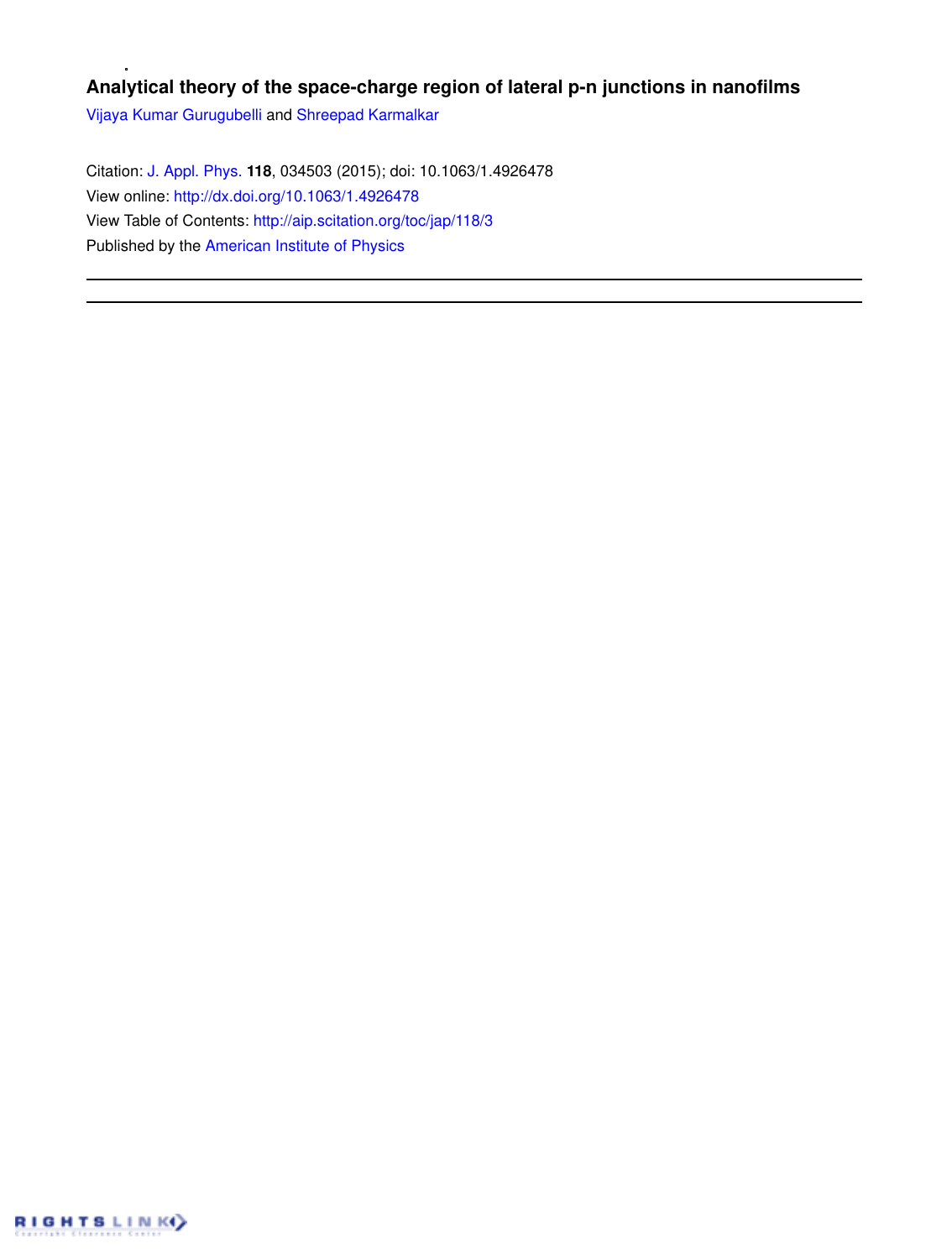

# Analytical theory of the space-charge region of lateral p-n junctions in nanofilms

Vijaya Kumar Gurugubelli<sup>a)</sup> and Shreepad Karmalkar

*Department of Electrical Engineering, Indian Institute of Technology Madras, Chennai 600036, India*

(Received 10 April 2015; accepted 27 June 2015; published online 15 July 2015)

There is growing interest in fabricating conventional semiconductor devices in a nanofilm which could be a 3D material with one reduced dimension (e.g., silicon-on-insulator (SOI) film), or single/multiple layers of a 2D material (e.g.,  $MoS<sub>2</sub>$ ), or a two dimensional electron gas/two dimensional hole gas (2DEG/2DHG) layer. Lateral p-n junctions are essential parts of these devices. The space-charge region electrostatics in these *nanofilm* junctions is strongly affected by the surrounding field, unlike in *bulk* junctions. Current device physics of nanofilms lacks a simple analytical theory of this 2D electrostatics of lateral p-n junctions. We present such a theory taking into account the film's thickness, permittivity, doping, interface charge, and possibly different ambient permittivities on film's either side. In analogy to the textbook theory of the 1D electrostatics of bulk p-n junctions, our theory yields simple formulas for the depletion width, the extent of spacecharge tails beyond this width, and the screening length associated with the space-charge layer in nanofilm junctions; these formulas agree with numerical simulations and measurements. Our theory introduces an electrostatic thickness index to classify nanofilms into sheets, bulk and intermediate sized. © 2015 AIP Publishing LLC. [http://dx.doi.org/10.1063/1.4926478]

## I. INTRODUCTION

The theory of the Space-Charge Region (SCR) electrostatics in bulk  $p$ -n junctions (see Fig.  $1(a)$ ), based on a onedimensional (1D) analysis, is available in text books, e.g., see Refs. 1 and 2. This theory yields the depletion width, i.e., the SCR width approximating the SCR to be fully depleted of mobile carriers, together with the charge, field, and potential distributions over this width. The actual SCR extends beyond the depletion width due to the partially depleted space-charge tails present near the depletion edges. The theory shows the width of these tails to be on the order of Debye length. While the depletion width is useful for estimating the *p-n* junction characteristics such as charge/capacitance/field versus voltage and breakdown voltage, the width of the SCR tails is useful for accurate estimation of the onset of phenomena which depend upon electrostatic interaction between adjacent junctions of the device.<sup>3</sup> Junctions interact electrostatically, if they are close enough for their SCR tails to overlap. Examples of phenomena based on such an interaction include the gate control of channel charge in junction field-effect transistor/high electron mobility transistor/metalsemiconductor field-effect transistor and the punch through in metal-oxide-semiconductor field-effect transistor/bipolar junction transistor. $1,2$ 

In this paper, we develop an analogous analytical theory of the electrostatics of *p-n* junction SCR in semiconductors whose thickness *D* is reduced to nanometer range as in nanofilm devices (see Fig.  $1(b)$ ); in this case, the surrounding field in the ambient strongly affects the electrostatics, $4$  necessitating a 2D analysis to incorporate *D* and ambient permittivity. Such a theory is indispensable for understanding and designing nanofilm based diodes and transistors which are made of thin *p-n* junctions. The growing interest in fabricating conventional devices in nanofilms is motivated by the fact that nanofilm devices are suitable for flexible electronics, and possess lower parasitics due to smaller area and higher break-down voltage due to weak screening, thus achieving high frequency and high power operation. The nanofilm could be a 3D material with one reduced dimension (e.g., silicon-on-insulator (SOI) film), or a two dimensional electron gas/two dimensional hole gas (2DEG/2DHG) layer, or single/multiple layers of a 2D material like Transition



FIG. 1. Space-charge and electric field lines in (a) bulk *p-n* junction, and (b) lateral *p-n* junction in a nanofilm. The space-charge tails beyond the depletion width are also shown; these are much longer in (b) than in (a). In (b), a)Electronic mail: vkgurugubelli@gmail.com the field lines correspond to  $\epsilon_1 = \epsilon_2$ . Diagrams are not to scale.

**IGHTSLINKO**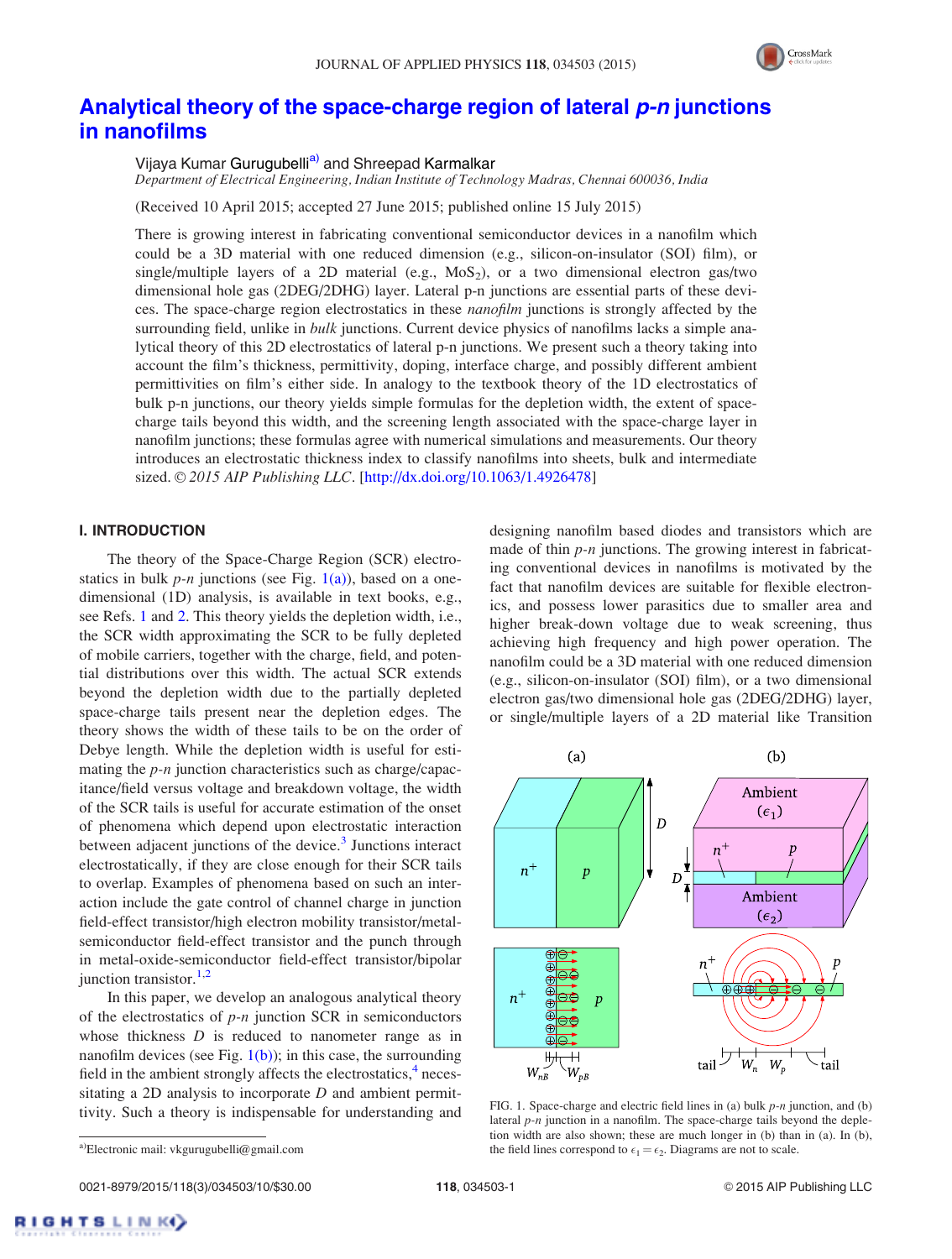Metal DiChalcogenide (TMDC) (e.g.,  $MoS<sub>2</sub>$ ). Examples of devices in SOI nanofilms include reduced surface field diode,<sup>5</sup> laterally diffused metal-oxide-semiconductor,<sup>6</sup> and insulated-gate bipolar transistor.<sup>7</sup> Examples of devices in  $2$ DEG/2DHG nanofilms include In-Plane-Gate transistors, $8$ Schottky barrier heterostructure varactor diodes,  $9,10$  and novel photodetectors.<sup>11</sup> Examples of devices in 2D materials include diodes, $12,13$  solar cells, $14$  light emitting diode (LED), $15$  and transistors.<sup>16</sup> These devices are either essentially  $p$ -*n* junctions or contain *p-n* junctions as essential parts. Also, their performance can be optimized by tuning the fundamental physical properties<sup>17</sup> like band gap and photoresponse by varying the number of 2D layers or equivalently the film thickness (amounting to *D* varying from less than a nanometer to tens of nanometers). Consequently, our theory analyzing a *p-n* junction including the effect of film thickness *D* should be of high current interest.

The 1D text-book theory $1,2$  of the SCR electrostatics in an abrupt uniformly doped bulk *p-n* junction (see Fig. 1(a)) gives the following results. The *p*-side depletion width *WpB* (*B* for bulk) for a given total SCR potential drop  $V_d$  is obtained using

$$
V_d = \frac{qN_A W_{pB}^2}{2\epsilon_s} \left[ 1 + \frac{N_A}{N_D} \right],\tag{1}
$$

where  $N_A$ ,  $N_D$  is the doping on  $p$ -, *n*-side,  $\epsilon_s$  is the semiconductor permittivity, and *q* is the electronic charge. Based on the charge balance between the two sides of the junction, the *n*-side depletion width  $W_{nB}$  is given by

$$
W_{nB} = (N_A/N_D)W_{pB}.
$$
 (2)

Over  $W_{pB}$  and  $W_{nB}$ , the field distribution is linear and the potential distribution is parabolic. The width of the SCR tails beyond the depletion width  $W_{pB} + W_{nB}$  is a fraction of the depletion width, and is on the order of the screening length derived from the potential distribution in an SCR under linear screening. In general, for a non-degenerately doped semiconductor, this screening length is the Debye length, which for the  $p$ -side is given by

$$
L_{Dp} = \sqrt{\epsilon_s V_t / qN_A},\tag{3}
$$

where  $V_t$  is the thermal voltage.

In analogy to Eq. (1) for the *bulk* junction, our theory developed in this paper yields the following relation to estimate  $W_p$  for a given  $V_d$  in an abrupt uniformly doped lateral *p-n* junction in a *nanofilm* of thickness *D*

$$
V_d = \frac{qN_A W_p^2}{2\epsilon_s} \left[ \frac{1}{1 + \left(\frac{4}{\pi} \frac{\epsilon_a W_p}{\epsilon_s D}\right)} + \frac{\frac{N_A}{N_D}}{1 + \left(\frac{4}{\pi} \frac{\epsilon_a W_p}{\epsilon_s D}\right) \frac{N_A}{N_D}} \right], \quad (4)
$$

where  $\epsilon_a$  is the ambient permittivity  $(\epsilon_1 = \epsilon_2 = \epsilon_a$  in Fig.  $1(b)$ ).  $W_n$  is obtained using Eqs. (2) and (4) based on the charge balance principle. The theory introduces an Electrostatic Thickness Index (ETI) to classify nanofilms into sheets, bulk and intermediate sized. In SCR of sheet-like films, our theory shows that the SCR tails are ten times the depletion width, i.e., much longer than in the bulk case, and the screening length analogous to  $L_{Dp}$  of the bulk case (Eq. (3)) is given by

$$
L_{Fp} = 2(\epsilon_a/\epsilon_s)L_{Dp}^2/D;
$$
\n(5)

it turns out that  $L_{F_p}$  is longer than  $L_{D_p}$ , and the SCR tail width can be hundreds of *LFp*.

In practice, ambient permittivities above and below the film could be different, there could be a charge along the nanofilm-ambient interface, and the junctions realized in sheets would be affected by quantum confinement and degenerate doping. We show how our theory can be adapted to incorporate these practical variations. The theory can also be used for a Schottky junction in a nanofilm; examples of lateral metal-nanofilm junctions include an end/edge contact to Graphene<sup>18</sup> or MoS<sub>2</sub> device.<sup>19</sup> We validate our theory by comparing it with accurate self-consistent numerical simulations, measurements, and prior theoretical works.

## II. STRUCTURAL PARAMETERS, EQUATIONS, AND APPROXIMATIONS

We consider an abrupt uniformly doped *p-n* junction in this paper; linearly graded junction will be considered in a separate work. Refer to the nanofilm *p-n* junction shown in Fig. 1(b). The electrostatics of a nanofilm junction depends on the parameters of the bulk junction, namely—potential drop  $V_d = V_{bi} - V_a$ , where  $V_{bi} = V_t \ln (N_A N_D / n_i^2)$  is the built-in potential and  $V_a$  is the applied voltage,  $N_A$ ,  $N_D$ , and  $\epsilon_s$ , and in addition, *D*, ambient permittivities  $\epsilon_1$  above and  $\epsilon_2$  below the film, and film-ambient interface charge  $\sigma_f$ . For simplicity, we first consider the case of  $\epsilon_1 = \epsilon_2 = \epsilon_a$  and  $\sigma_f = 0$ . Later, we show that these results apply to the case of  $\epsilon_1 \neq \epsilon_2$  if we replace  $\epsilon_1$  and  $\epsilon_2$  by  $\epsilon_{\text{eff}} = (\epsilon_1 + \epsilon_2)/2$ . Finally, we consider the effect of nonzero  $\sigma_f$ .

The potential distribution  $\varphi$  is governed by Poisson's equation in the film  $(\nabla^2 \varphi = -\rho/\epsilon_s)$ , where  $\rho$  is the spacecharge density) and Laplace's equation in the ambient  $(\nabla^2 \varphi = 0)$ . A semi-classical treatment suffices since our theory derives the relationship between  $\varphi$  and  $V_d$ ,  $N_A$ ,  $N_D$ and *D*. The factors such as quantum confinement and density



FIG. 2. (a) The governing equations and boundary conditions for the upper half cross-section of the *p*-side of the nanofilm junction shown in Fig. 1(b);  $\epsilon_1 = \epsilon_2 = \epsilon_a$  is assumed. (b) Variations of actual (solid lines) and approximated (dashed lines)  $E_x$ ,  $E_z$ , and  $\varphi$  over film thickness ( $x \leq D/2$ ); see text for the details of approximations.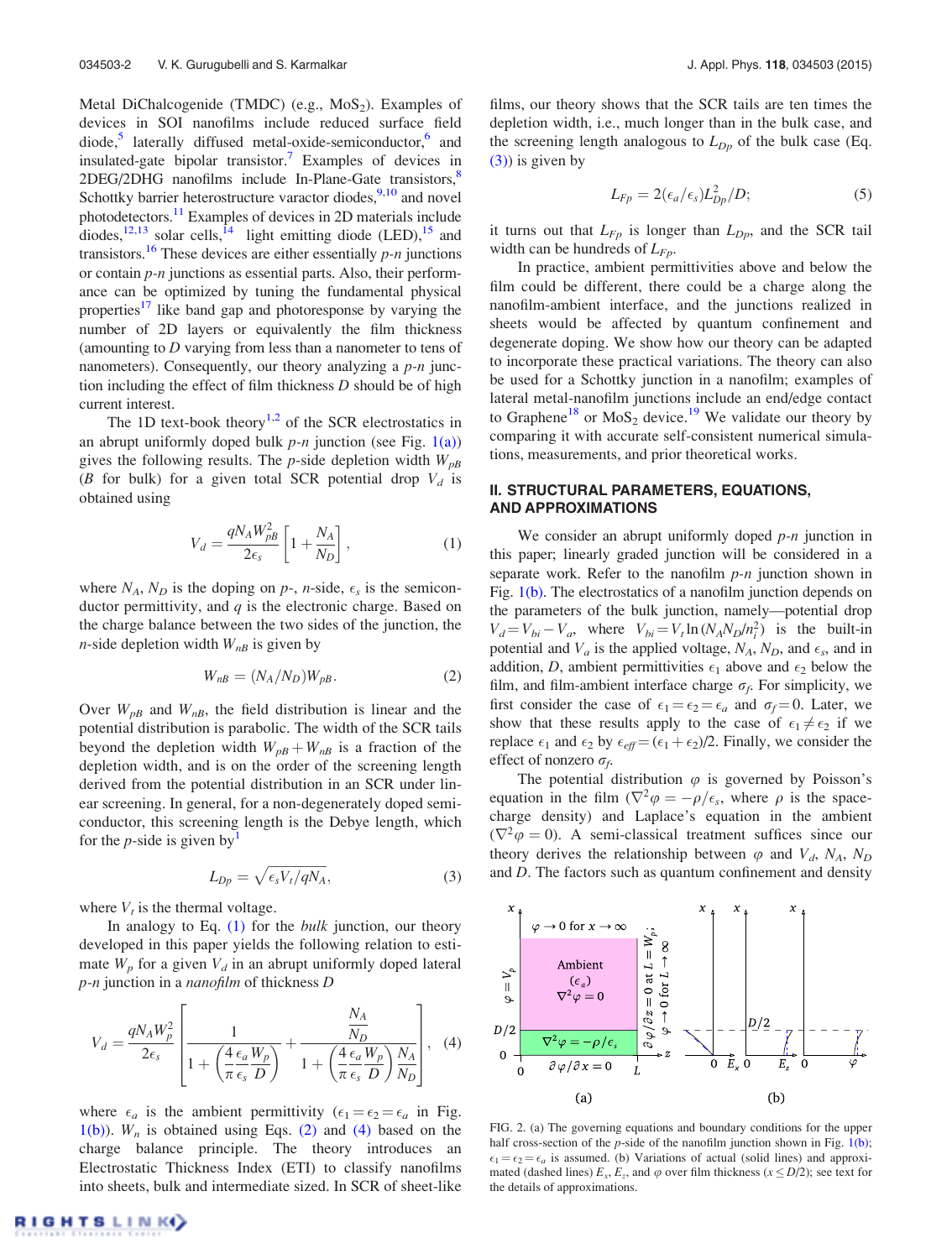of states change the value of  $V_d$  but leave this relationship intact. Hence, we develop our theory for a non-degenerately doped film, and point out modifications required to treat quantum confinement and degenerate doping effects. Refer to Fig.  $2(a)$ , which shows the coordinate system for  $\epsilon_1 = \epsilon_2 = \epsilon_a$ . The *x*-axis is vertical along the junction, and the *z*-axis is horizontal along the middle of the film. Inside the film, we find it convenient to work with the electric field, and hence, we write the Poisson's equation in the form of Gauss's law. Assuming that the quantities do not vary along *y*, the Gauss's law inside the film is

$$
\frac{\partial E_x}{\partial x} + \frac{\partial E_z}{\partial z} = \frac{\rho}{\epsilon_s} \,. \tag{6}
$$

Our numerical simulations show that, so long as  $D \leq$  $W_{pB}$ , for  $x \le D/2$ , we can approximate  $E_x$  to vary linearly with *x* from  $E_x = 0$  at  $x = 0$ , and  $\varphi$  and  $E_z$  to be constant with *x* (see Fig. 2(b)).  $E_x = 0$  at  $x = 0$  due to structural symmetry. Note that a linear  $E_x$  vs *x* implies a parabolic  $\varphi$  vs *x*. However, the variation in  $\varphi$  over the film thickness is much smaller than the magnitude of  $\varphi$ , which is why  $\varphi$  can be approximated to be constant over the film thickness. Our linear approximation of  $E_x$  is not the derivative of this constant approximate  $\varphi$ , but rather, an approximation of the derivative of the actual  $\varphi$ . Including  $\sigma_f$ , the linear  $E_x$  versus *x* assumption implies

$$
\frac{\partial E_x(x,z)}{\partial x} \approx \frac{E_x(D/2^-,z)}{D/2} = -\frac{2}{D} \frac{\epsilon_a}{\epsilon_s} \frac{\partial \varphi(D/2^+,z)}{\partial x} - \frac{2\sigma_f}{D\epsilon_s} \,. \tag{7}
$$

The constant  $E_z$  versus *x* assumption implies

$$
\frac{\partial E_z(x,z)}{\partial z} \approx \frac{\partial E_z(D/2^-,z)}{\partial z} = -\frac{\partial^2 \varphi(D/2^+,z)}{\partial z^2}.
$$
 (8)

Substitution of Eqs.  $(7)$  and  $(8)$  into Eq.  $(6)$  leads to

$$
\frac{2}{D} \frac{\epsilon_a}{\epsilon_s} \frac{\partial \varphi(D/2^+, z)}{\partial x} + \frac{\partial^2 \varphi(D/2^+, z)}{\partial z^2} = -\frac{(\rho + 2\sigma_f/D)}{\epsilon_s}, \tag{9}
$$

which needs to be solved to obtain  $\varphi(D/2^+, z)$ .

#### III. JUNCTION DEPLETION WIDTH

#### A. Model

Let  $V_p$  and  $V_n$  denote the components of  $V_d$  on the p and *n* sides, i.e.,

$$
V_d = V_p + V_n. \tag{10}
$$

Without any loss of generality, we regard the *p*-side to be lightly doped relative to the *n*-side and analyze the *p*-side to derive a relation between  $V_p$  and  $W_p$ . A similar analysis on the *n*-side would yield an analogous relation between  $V_n$  and  $W_n$ . These relations together with Eqs. (2) and (10) lead to Eq. (4).

Refer to Fig.  $2(a)$ . The symmetry associated with the condition  $\epsilon_1 = \epsilon_2$  allows us to consider only the upper half of the film. Consider the boundary conditions associated with the upper half of the *p*-side. We have  $E_x = 0$  at  $x = 0$ , and  $\varphi \to 0$  for  $x \to \infty$ . We approximate that, even when  $N_A \neq N_D$ , the plane  $z = 0$  along the junction remains equipotential as in the symmetric case  $N_A = N_D$ . Let  $\varphi = V_p$  be the potential along the plane  $z = 0$ . This implies that the boundary condition for  $z \to \infty$  is  $\varphi \to 0$ , which however does not yield an analytical solution. Hence, we employ a different boundary condition  $\partial \varphi / \partial z = 0$  at  $z = W_p$ , i.e., no field line crosses the plane  $z = W_p$ . This condition is a result of the complete depletion approximation, i.e.,

$$
\rho(x, z) = \begin{cases}\n-qN_A & \text{for} \quad 0 < z \le W_p, \\
0 & \text{for} \quad z > W_p.\n\end{cases}
$$
\n(11)

Note that,  $\varphi = 0$  at  $(x, z) = (0, W_p)$ , but we cannot assume  $\varphi = 0$  over the entire plane  $z = W_p$  because of the existence of a field component along this plane.

For the above boundary conditions, the general solution of Laplace's equation in the ambient is

$$
\varphi(x \ge D/2, z) = V_p - \sum_{m=0}^{\infty} B_m \sin(k_m z) e^{-k_m(x - D/2)}, \quad (12)
$$

where  $k_m = (2 m + 1)\pi/2W_p$ . Substitution of  $\rho = -qN_A$  from Eq. (11),  $\sigma_f = 0$  and Eq. (12) in Eq. (9) results in an equation for *B<sub>m</sub>*, which can be solved using Fourier series techniques to obtain

$$
B_m = \frac{16 \, qN_A W_p^2}{\tau^3} \frac{1}{\epsilon_s} \frac{1}{(2m+1)^3 \left[1 + \frac{2 \epsilon_a W_p}{\pi \, \epsilon_s} \frac{2}{D} \frac{2}{2m+1}\right]} \,. \tag{13}
$$

From the previous paragraph,  $\varphi(0, W_p) = 0$ , which implies  $\varphi(D/2, W_p) \approx 0$  because of the approximation that  $\varphi$  is almost constant over the film thickness. Setting  $\varphi(D/2, W_p) \approx 0$  in Eq. (12), we get  $V_p = \sum_{0}^{\infty} (-1)^m B_m$ , where  $B_m$  is given by Eq. (13). In this summation, the term with  $m = 0$ , i.e.,  $B_0$ , dominates. Hence, we write  $V_p$  in terms of  $B_0$  as  $V_p \approx \alpha B_0$ , where  $\alpha$  is a factor close to one. Since we should have  $V_p = qN_A W_p^2/2\epsilon_s$  for  $D \to \infty$ , i.e., the limiting case of bulk, we obtain  $\alpha = \sum_{0}^{\infty} (-1)^{m} / (2m + 1)^{3}$  $=\pi^3/32 \approx 0.97$ . Using Eq. (13) and  $V_p = \alpha B_0$ , we obtain the relation between  $V_p$  and  $W_p$  as

$$
V_p = \frac{qN_A W_p^2}{2\epsilon_s} \frac{1}{1 + \frac{4}{\pi} \frac{\epsilon_a}{\epsilon_s} \frac{W_p}{D}}.
$$
 (14)

A similar analysis on the *n*-side would yield the relation between  $V_n$  and  $W_n$  as Eq. (14) with  $V_p$  and  $W_p$  replaced by  $V_n$  and  $W_n$ . From Eqs. (2), (10), and (14), we obtain Eq. (4) relating  $V_d$  and  $W_p$ . Note that, for the limiting case of large *D* or  $\epsilon_a \ll \epsilon_s$ , Eq. (4) of the film reduces to Eq. (1) of the bulk as it should, and so,  $W_p$  approaches its value  $W_{pB}$  in a bulk junction. For small *D*, we can neglect the unity term in the denominator of the two RHS terms of Eq. (4) to obtain

$$
W_p \approx \frac{4}{\pi} \frac{\epsilon_a V_d}{q N_A D} = \frac{4}{\pi} \frac{\epsilon_a V_d}{q N_S} , \qquad (15)
$$

where the latter form of equation is useful when films are characterized by surface doping  $N_S = N_A D$  rather than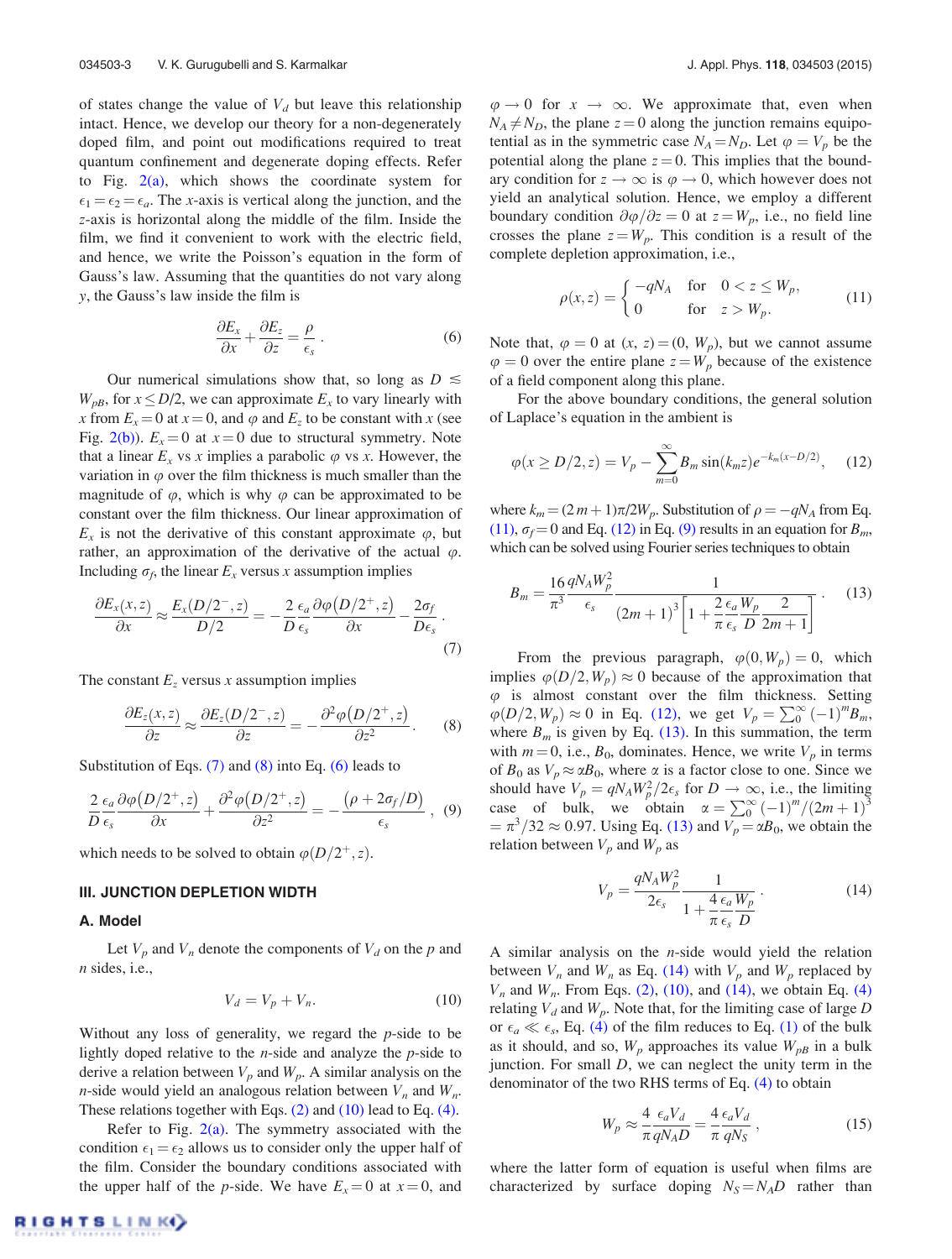volume doping  $N_A$  and thickness  $D$ . This  $W_p$  is independent of  $\epsilon_s$ , and hence can be regarded as corresponding to sheetlike films. Moreover, this equation predicts  $W_p \propto 1/D$ , and  $W_p \propto V_d/N_A$  in contrast to  $W_{pB} \propto \sqrt{V_d/[N_A(1+N_A/N_D)]}$  as per Eq. (1) for the bulk case.

From Eq. (4) and the above discussion, it is seen that whether the electrostatics of a film is bulk-like or sheet-like depends not on the absolute value of *D* but on the value of *D* relative to  $W_p$  and on  $\epsilon_s/\epsilon_a$ . Hence, we classify films as bulk, sheet or intermediate sized based on the single parameter

$$
\eta = \epsilon_s D / \epsilon_a W_{pB} \,, \tag{16}
$$

which we call Electrostatic Thickness Index (ETI). Identification of a film as bulk-like or sheet-like allows the use of simple Eqs. (1) or (15), respectively. The values of  $\eta$ for this classification will be derived following the derivation of *W<sup>p</sup>* for a general case.

To derive  $W_p$  of a general nanofilm junction, we write Eq. (4) in a normalized form in terms of  $W_p/W_{pB}$ ,  $\eta$  and doping asymmetry factor  $a = N_A/N_D$  as

$$
(1+a) = \left(\frac{W_p}{W_{pB}}\right)^2 \left[\frac{1}{1 + \frac{4}{\pi\eta} \frac{W_p}{W_{pB}}} + \frac{a}{1 + \frac{4a}{\pi\eta} \frac{W_p}{W_{pB}}}\right].
$$
 (17)

Recall that the *p*-side is lightly doped in our analysis. If the *n*-side were lightly doped, the above equation would have been for  $W_n$  in terms of  $W_{nB}$ ,  $\eta = \epsilon_s D/\epsilon_a W_{nB}$  and  $a = N_D/N_A$ , so that  $a \le 1$  always. We rearrange Eq. (17) in the form of the cubic equation

$$
\frac{8a}{\pi\eta} \left(\frac{W_p}{W_{pB}}\right)^3 + (1+a) \left(1 - \frac{16a}{\pi^2 \eta^2}\right) \left(\frac{W_p}{W_{pB}}\right)^2 \n- \frac{4(1+a)^2}{\pi\eta} \left(\frac{W_p}{W_{pB}}\right) - (1+a) = 0.
$$
\n(18)

In general,  $W_p/W_{pB}$  is the positive real root of this equation. As per the theory of cubic equations,  $20$  this equation has a single positive real root for the following three reasons: the discriminant of this cubic equation  $> 0$  implying that all its roots are real; the derivative of the LHS function has one positive and one negative zero implying that the cubic equation has at least one negative real root; the product of the three roots of this cubic equation, given by the negative of the ratio of the constant term to the coefficient of the cubic term, is positive implying that there are two negative and one positive real roots. This positive real root for  $W_p/W_{pB}$ turns out to be lengthy when expressed in closed-form. Hence, it is better to directly solve Eq. (18) using a scientific hand calculator. For the special case of symmetric junction  $(a = 1)$ , the closed-form solution simplifies to

$$
\frac{W_p}{W_{pB}} = \frac{2}{\pi \eta} + \sqrt{\left(\frac{2}{\pi \eta}\right)^2 + 1},
$$
\n(19)

which can also be obtained from the quadratic equation resulting from substituting  $V_p = V_d/2$  in Eq. (14). Fig. 3(a)



FIG. 3. (a) The normalized depletion width  $W_p/W_{pB}$  versus ETI behavior obtained from Eq. (18) for various doping asymmetry factors; sheet-like and bulk-like limits of the behavior are indicated; the sheet-like behavior is a straight line on a log-log plot. (b) Equilibrium depletion width  $W_p$  versus thickness *D* behavior obtained from Eq. (19) for a symmetric *p-n* junction; results are shown for different doping levels and ambient permittivities; solid lines are the model Eq. (19), symbols are simulations and dashed lines indicate bulk-limits.

plots  $W_p/W_{pB}$  versus  $\eta$  obtained from Eq. (18) for various values of *a*.

#### B. Classification of films

We now discuss the derivation of the following formulas used to classify films into bulk-like, sheet-like and intermediate sized in Fig.  $3(a)$ 

$$
\eta \ge \frac{360(1+a^2)}{19\pi(1+a)}
$$
 bulk-like,  

$$
\eta \le \frac{4}{3\pi} \sqrt{\frac{a(1+a)(5-4a)}{1+a^2}}
$$
 sheet-like,  
otherwise intermediate sized. (20)

Once a film is identified as bulk-like or sheet-like, the simple formulas Eq. (1) or Eq. (15) can be used, respectively, instead of the general cubic equation Eq. (18), which however has to be used if the film is intermediate sized. The minimum  $\eta$  for bulk-like films is solved for from Eq. (17) as the value for which  $W_p$  approaches  $W_{pB}$  within 10%, i.e.,  $W_p/W_{pB} = 10/9$ ; to simplify the solution, we use the approximation  $1/(1 + u) \approx (1 - u)$  for small *u*, for the two terms in the brackets of Eq. (17). The maximum  $\eta$  for sheet-like films is solved for from Eq. (17) as the value for which  $W_p$ approaches within 10% of its value for sheet-like films given by Eq. (15), i.e.,  $W_p/W_{pB} = (10/9)[2(1 + a)/\pi\eta]$  from Eqs.  $(15)$  and  $(1)$ ; to simplify the solution, we use the approximation  $1/(1 + u) \approx u^{-1}(1 - u^{-1})$  for large *u*. As per Eq. (20), for  $1/20 \le a \le 1$ , the bulk-limit for  $\eta$  lies in the range 5 to 6, and the sheet-limit lies in the range 0.2 to 0.6.

An example illustrates the significance of this classification: a silicon film with  $D = 130$  nm,  $N_A = 10^{16}$  cm<sup>-3</sup> and  $a=1$  is bulk-like for  $\epsilon_a=1$  since  $\eta=7.1$ , and sheet-like for  $\epsilon_a = 18$  (HfO<sub>2</sub>) since  $\eta = 0.4$ ;  $W_p = 0.23$ , 0.75  $\mu$ m in the bulk-, sheet-like cases.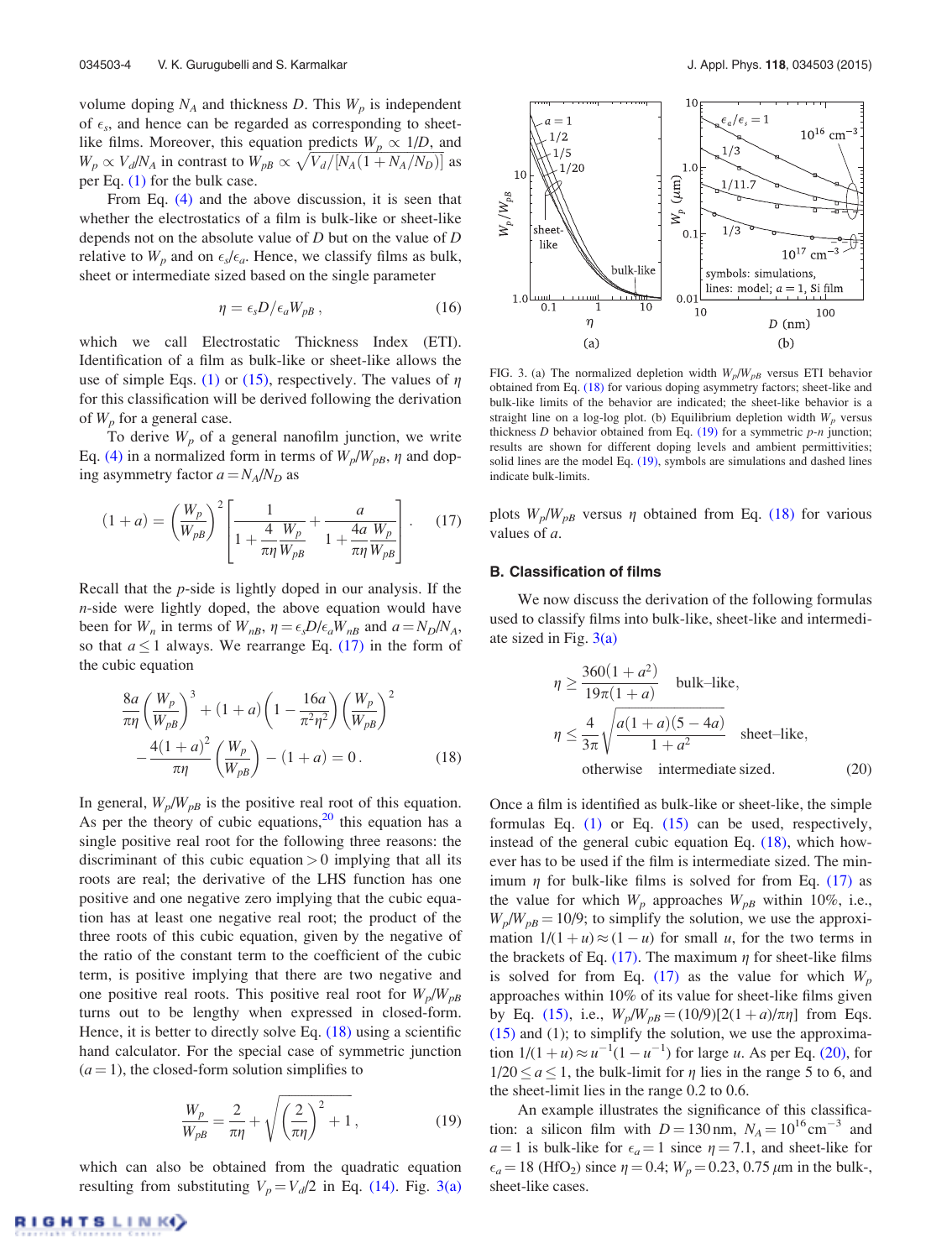TABLE I. Comparison between the equilibrium depletion widths *W<sup>p</sup>* obtained from our model (Eq. (18)) and simulations for asymmetric *p-n* junctions in a silicon nanofilm with  $SiO<sub>2</sub>$  ambient.  $W<sub>pB</sub>$  given here is calculated from Eq. (1).

| $N_A$<br>$\rm (cm^{-3})$ | $a =$<br>$N_A/N_D$ | $W_{pB}$<br>$(\mu m)$ | $D/W_{pB}$ | $W_p/W_{pB}$ |       |         |
|--------------------------|--------------------|-----------------------|------------|--------------|-------|---------|
|                          |                    |                       |            | Mod          | Sim   | $%$ err |
| $10^{16}$                | 1                  | 0.214                 | 0.064      | 6.804        | 6.818 | $-0.20$ |
| .                        | .                  |                       | 0.191      | 2.612        | 2.514 | 3.90    |
| .                        | .                  | .                     | 0.572      | 1.439        | 1.350 | 6.59    |
| .                        | 1/5                | 0.284                 | 0.048      | 5.648        | 6.598 | $-14.4$ |
| .                        | .                  | .                     | 0.144      | 2.426        | 2.472 | $-1.86$ |
| .                        | .                  | .                     | 0.431      | 1.461        | 1.348 | 8.38    |
| .                        | 1/10               | 0.301                 | 0.045      | 5.654        | 6.505 | $-13.1$ |
| .                        | .                  | .                     | 0.136      | 2.575        | 2.445 | 5.32    |
| .                        | .                  | .                     | 0.408      | 1.525        | 1.339 | 13.9    |
| .                        | 1/20               | 0.312                 | 0.044      | 5.901        | 6.478 | $-8.91$ |
| .                        | .                  |                       | 0.131      | 2.798        | 2.442 | 14.6    |
|                          | .                  |                       | 0.394      | 1.590        | 1.340 | 18.7    |
| $10^{17}$                | 1                  | 0.073                 | 0.176      | 2.767        | 2.699 | 2.52    |
| .                        | .                  |                       | 0.353      | 1.767        | 1.685 | 4.87    |
| .                        | .                  | .                     | 0.530      | 1.479        | 1.397 | 5.87    |
| .                        | 1/5                | 0.097                 | 0.133      | 2.536        | 2.618 | $-3.13$ |
| .                        | .                  | .                     | 0.267      | 1.742        | 1.649 | 5.64    |
|                          |                    |                       | 0.400      | 1.484        | 1.381 | 7.46    |

#### C. Model validation

Fig.  $3(b)$  compares  $W_p$  as a function of *D* calculated from Eq. (19) with TCAD simulations for symmetric junctions with typical doping levels and permittivities. Similarly, Table I compares  $W_p$  calculated from Eq. (18) with TCAD simulations for typical asymmetric junctions. We see that *D* and  $\epsilon_a$  can change  $W_p$  by an order of magnitude each. The simulated values of  $W_p$  reported here are obtained by selfconsistent solution<sup>21</sup> of the Poisson's equation and driftdiffusion transport equations, $<sup>2</sup>$  and need an explanation. In a</sup> bulk  $p-n$  junction,  $W_{pB}$  estimated using Eq. (1) is  $\approx \int |\rho| dz / qN_A$  obtained from simulations. However, in a nanofilm junction, where the SCR tail is rather long due to weak screening, the  $W_p$  extracted from simulations using  $W_p = \int_{\rho} |\rho| dz / qN_A$  turns out to be unphysically large. Therefore, we need an alternate criterion. We note that, in the *p*-side of a bulk junction, the simulated space-charge falls to  $\sim$  45% of  $-qN_A$  at the edge of the depletion width  $W_{pB}$ calculated analytically from Eq. (1). Applying an analogous % criterion, we find that the simulated space-charge in the *p*-side of a thin nanofilm junction falls to  $\sim$  55% of  $-qN_A$  at the edge of the depletion width  $W_p$  calculated analytically from Eq. (18) or (19). As film thickness *D* increases, middle of the film  $(x=0)$  gets progressively screened from the surface  $(x = D/2)$ , causing the simulated depletion width along the middle to be less than that along the surface. The simulated  $W_p$  reported in Fig. 3(b) and Table I is the average of these two different widths. We see that the match between analytically calculated and simulated values is good. This agreement confirms the validity of our basic approximations that, over the film thickness, the potential and axial field are uniform and the normal field varies linearly. The error increases with doping asymmetry because the constant potential boundary condition  $\varphi = V_p$  on the plane  $z = 0$  is perfect for a symmetric junction but becomes progressively approximate with increase in doping asymmetry. In Table I, the values of  $W_p$  for  $N_p/N_A = 10$ , 20 ( $a = 1/10$ , 1/20) indicate that the depletion width on the lightly doped side of the junction tends to saturate with increase in asymmetry beyond  $N_D/N_A = 10$  because the lightly doped side gets inverted near the junction.<sup>22</sup> Thus, for  $N_D/N_A > 20$  $(a < 1/20)$ ,  $W_p$  can be approximated as the value obtained for  $a = 1/20$  from Eq. (18).

#### IV. SPACE-CHARGE TAIL

#### A. Model

As pointed out in the introduction, the actual SCR extends beyond the depletion width  $W_p + W_n$  derived above, due to the partially depleted space-charge tails present near the depletion edges. The width of these tails has to be taken into account for accurate estimation of the onset of phenomena which depend upon electrostatic interaction between adjacent junctions of the device. $3$  Without any loss of generality, we derive the width of the SCR tail in the *p*-side of the nanofilm *p-n* junction; similar derivation applies to the *n*-side.

Refer to Fig.  $4(a)$ . Let  $W_{pt}$  (*t* for tail) denote the distance from the junction at which the space-charge density falls to a



FIG. 4. The simulated *p*-side space-charge distribution under equilibrium as a function of distance from the junction; the depletion widths and spacecharge tails are indicated. (a) Distributions in bulk and nanofilm junctions. (b) Normalized form of the distributions in sheet-like films illustrating the utility of screening length  $L_{Fp}$ ;  $W'_p$  and  $W'_{pt}$  are indicated for curve 1.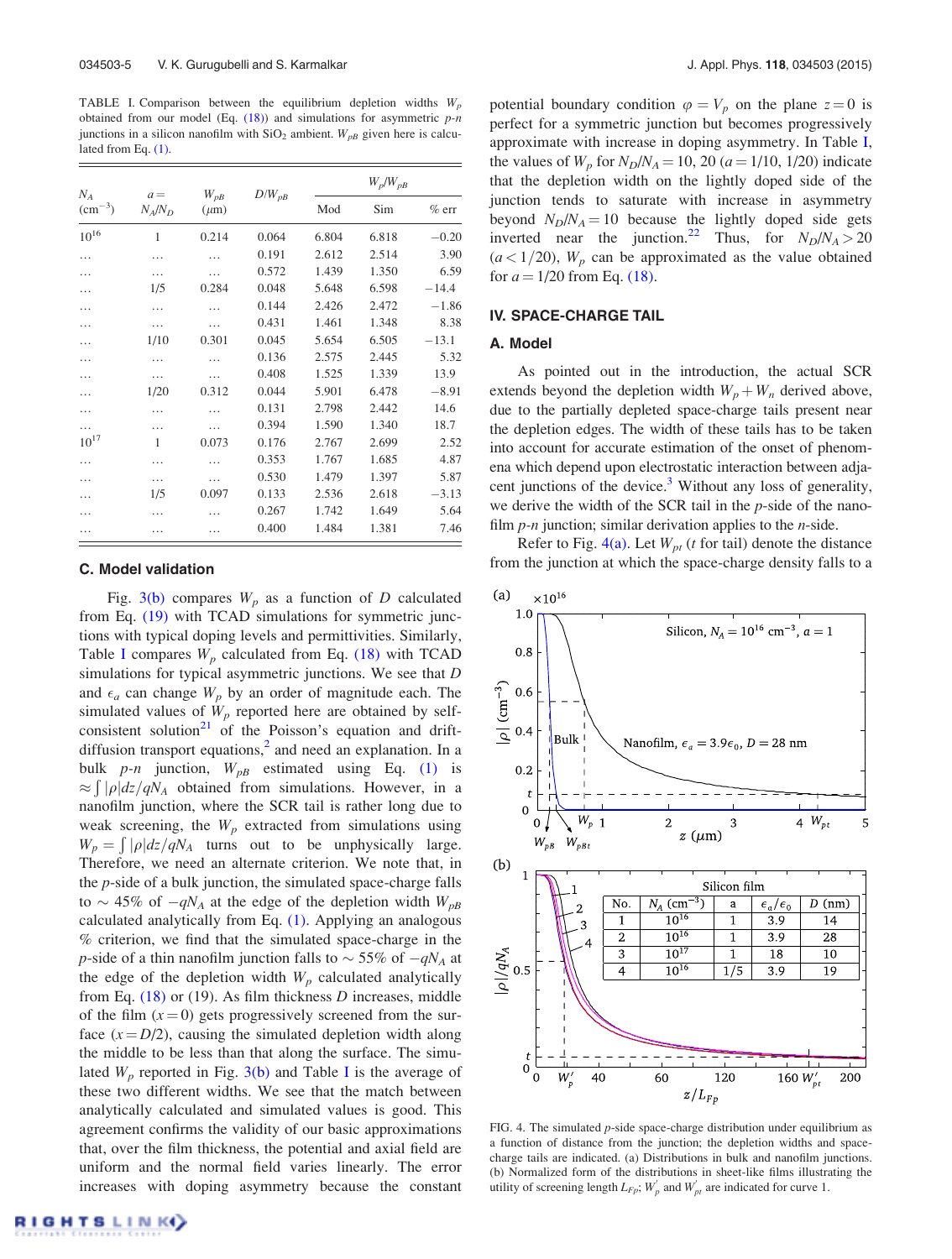fraction  $t \leq 0.1$  of its peak value, i.e.,  $\rho(D/2, W_{pt}) = -tqN_A$ . We define the width of the SCR tail as  $W_{pt} - W_p$ , where  $W_p$ is the depletion width derived earlier in this paper. For  $\rho$  as small as  $|\rho| \leq t q N_A$ , linear screening prevails, i.e.,  $\rho$  is proportional to  $\varphi$  as per  $\rho = q^2(\partial p/\partial E_F)\varphi$ , where *p* is the hole density and  $E_F$  is the Fermi-level.<sup>23</sup> When doping is nondegenerate, *p* is given by the Boltzmann distribution, and so,  $\partial p/\partial E_F = -p/qV_t = -N_A/qV_t$ . Substituting this in  $\rho =$  $q^2(\partial p/\partial E_F)\varphi$  and using Eq. (3), we have

$$
\rho = q^2 (\partial p / \partial E_F) \varphi = -\epsilon_s \varphi / L_{Dp}^2. \qquad (21)
$$

Using  $\rho(D/2, W_{pt}) = -t q N_A$  in this equation, we have

$$
\varphi(D/2, W_{pt}) = -L_{Dp}^2 \rho(D/2, W_{pt})/\epsilon_s = tV_t, \qquad (22)
$$

which yields  $W_{pt}$  from the knowledge of  $\varphi$ .

The boundary conditions to solve for  $\varphi$ , shown in Fig. 2(a), are  $E_x = 0$  at  $x = 0$ ,  $\varphi \to 0$  for  $x \to \infty$ ,  $\varphi = V_p$  at  $z = 0$ and  $\varphi \to 0$  for  $z \to \infty$ . The latter boundary condition differs from the condition  $\partial \varphi / \partial z = 0$  at  $z = W_p$  employed in  $W_p$ derivation, since we need  $\varphi$  over the space-charge tail beyond *Wp*. For these boundary conditions, the general solution of Laplace's equation in the ambient is

$$
\varphi(x \ge D/2, z) = V_p - \int_0^\infty A(\lambda) \sin(\lambda z) e^{-\lambda(x - D/2)} d\lambda. \tag{23}
$$

It is difficult to obtain  $\varphi$  for all values of *z* since  $A(\lambda)$  is not known for all values of  $\lambda$ , because variation of  $\rho$  between  $z = W_p$  and  $z = W_{pt}$  is not known. However, we can obtian  $\varphi$ in the region  $z \geq W_{pt}$  of our interest from an approximate expression of  $A(\lambda)$  for small  $\lambda$ . This is because only small values of  $\lambda$  contribute to the integral in Eq. (23) for  $z \geq W_{pt}$ , since *z* is large and  $sin(\lambda z)$  is an osciallatory function. Substitution of Eq. (23) for  $\varphi$  along with  $\rho = -\epsilon_s \varphi / L_{Dp}^2$ (from Eq. (21)) and  $\sigma_f = 0$  in Eq. (9) results in the following equation valid for  $z \geq W_{pt}$ :

$$
\int_{0}^{\infty} V_p^{-1} [1 + L_{Fp}\lambda + L_{Dp}^2 \lambda^2] A(\lambda) \sin(\lambda z) d\lambda = 1 , \qquad (24)
$$

where  $L_{F_p}$  was introduced in Eq.  $(5)$  as the screening length in sheet-like films analogous to the Debye length *LDp* in the bulk; the significance of  $L_{F_p}$  is discussed in Sec. V. Comparing Eq. (24) with the mathematical identity  $\int_0^\infty [2\sin(\lambda z)/\pi\lambda] d\lambda = 1$  for  $z > 0$ , we obtain  $A(\lambda)$  for small  $\lambda$  as

$$
A(\lambda) = \frac{2V_p}{\pi\lambda} \left[ 1 + L_{Fp}\lambda + L_{Dp}^2 \lambda^2 \right]^{-1}.
$$
 (25)

From Eqs. (23) and (25), we get  $\varphi$  for  $z \geq W_{pt}$  as

$$
\frac{\varphi(D/2^+,z)}{V_p} = 1 - \frac{2}{\pi} \int_0^\infty \frac{\sin(\lambda z)}{\lambda \left(1 + L_{Fp}\lambda + L_{Dp}^2 \lambda^2\right)} d\lambda. \tag{26}
$$

We can obtain  $W_{pt}$  from this equation numerically by substituting  $z = W_{pt}$ , taking an appropriate value of *t*, e.g.,

 $t = 0.05$  (5% of  $-qN_A$ ), and noting that the LHS  $= tV_t/V_p$ from Eq. (22), where  $V_p$  is given by Eq. (14) and  $W_p$  is calculated as discussed in Sec. III A.

For the limiting case of sheet-like films, i.e., small *D*, an explicit expression for *Wpt* can be derived as follows. Considering that only small  $\lambda$  contribute to the integral in Eq. (26), for small *D*, we can approximate  $1 + L_{Fp}\lambda +$  $L_{Dp}^2 \lambda^2 \approx 1 + L_{Fp} \lambda$  in Eq. (26) to obtain

$$
\frac{tV_t}{V_p} \approx \frac{2}{\pi} \text{Ci}\left(W_{pt}'\right)\sin\left(W_{pt}'\right) + \cos\left(W_{pt}'\right)\left[1 - \frac{2}{\pi}\text{Si}\left(W_{pt}'\right)\right],\tag{27}
$$

where Ci and Si are Cosine and Sine Integrals, and  $W'_{pt} = W_{pt}/L_{Fp}$ . Using the asymptotic series expansions of Ci and Si for large arguments and neglecting the higher order terms, we get

$$
\frac{tV_t}{V_p} \approx \frac{2}{\pi} \frac{1}{W'_{pt}} = \frac{2}{\pi} \frac{L_{Fp}}{W_{pt}}.
$$
\n(28)

In this equation, we substitute for  $L_{F_p}$  from Eq. (5) and  $V_p \approx \pi q N_A D W_p / 8 \epsilon_a$  obtained from Eq. (14) for sheet-like films to derive  $W_{pt}$  as

$$
W_{pt} = \frac{W_p}{2t} = \frac{2\epsilon_a V_d}{\pi t q N_A D} = \frac{2\epsilon_a V_d}{\pi t q N_S}.
$$
 (29)

By way of example, we estimate the junction SCR tail widths in sheet- and bulk-like films for  $V_p = 0.35$  V, taking  $t = 0.05$ , and  $V_t = 26$  mV. In sheet-like films, the tail  $\text{width} = W_{pt} - W_p = W_p(0.5t^{-1} - 1) = 9W_p, \text{ where } W_p \text{ is}$ many times  $W_{pB}$ . In contrast, the tail width in bulk junction  $i s^3$  1.13*L*<sub>*Dp*</sub> $\ln[(0.525/t)\sqrt{V_t/2V_p}] = 0.8L_{Dp}$ , which is just  $1/6.5$  times  $W_{pB} = L_{Dp} \sqrt{2V_p/V_t} = 5.2L_{Dp}$ .

#### B. Model Validation

For the junctions  $(1)$ – $(4)$  tabulated in the inset of Fig. 4(b), we estimate  $W_{pt}$  using Eq. (29) with  $V_d = V_{bi}$  and  $t = 0.05$  as: (1) 13.6  $\mu$ m, (2) 6.8  $\mu$ m, (3) 10.5  $\mu$ m, and (4)  $10.9 \mu m$ . The corresponding simulated values turn out to be (1) 13.6  $\mu$ m, (2) 6.7  $\mu$ m, (3) 10.3  $\mu$ m, and (4) 11.1  $\mu$ m. It is seen that our theory predicts the simulated values within 2%.

#### V. SCREENING LENGTH

Using the series of approximations employed to derive Eq.  $(28)$  from Eq.  $(26)$ , we can simplify Eq.  $(26)$  to obtain a hyperbolic dependence of  $\varphi$  on *z* for large *z* as

$$
\frac{\varphi(D/2^+, \text{large } z)}{V_p} \approx \frac{2}{\pi} \frac{1}{(z/L_{Fp})} \,. \tag{30}
$$

Considering that  $\rho \propto \varphi$  under linear screening, the inverse proportionality of  $\varphi$  to *D* in Eq. (30) suggests a strong dependence of charge density, and hence junction capacitance, on *D*.

Based on Eq.  $(30)$ , we can regard  $L_{F_p}$  used in the equations of Sec. IV A as the screening length for large *z*. A significance of *LFp* is that it is a convenient normalizing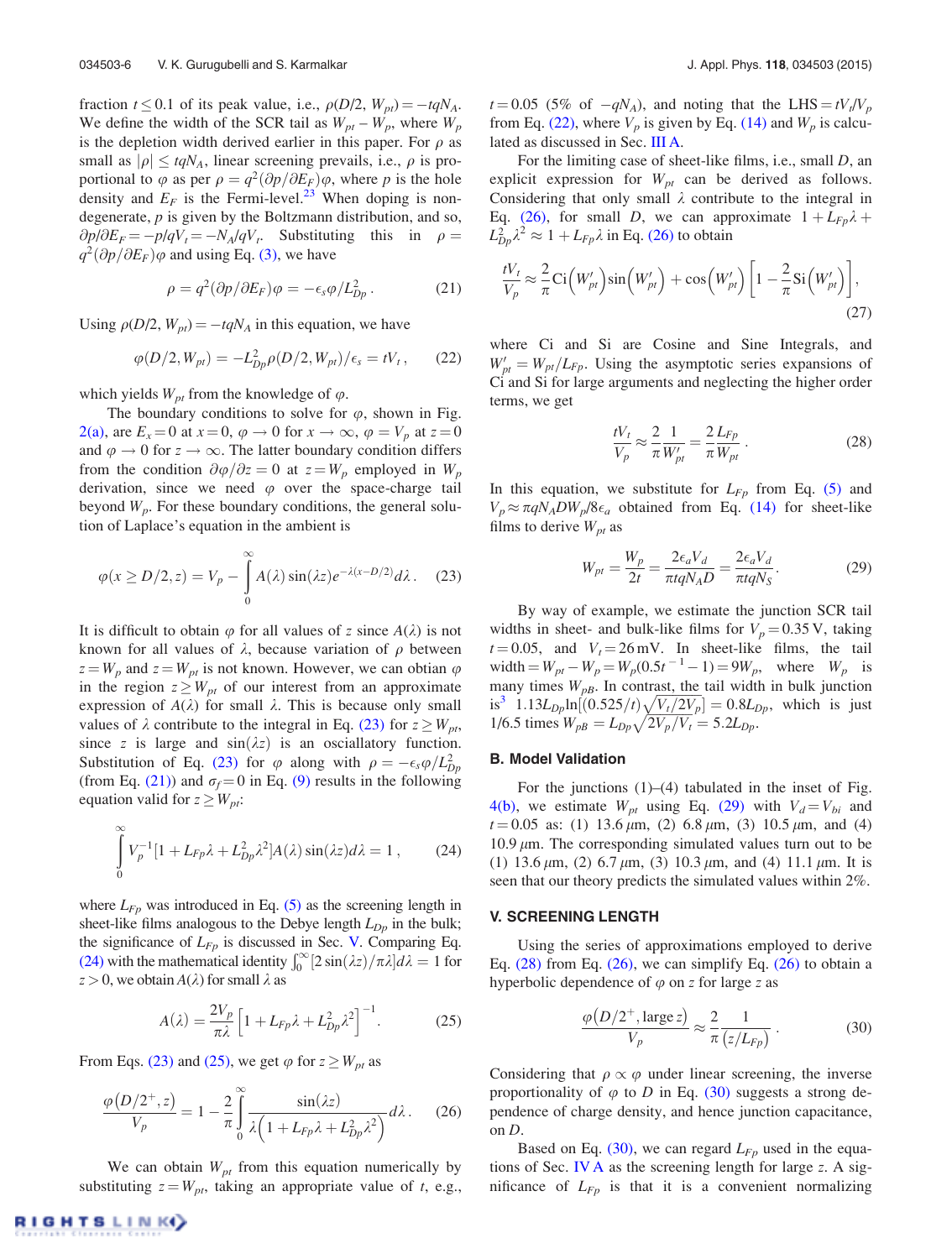parameter for the distance away from the junction on the *p*side. As shown in Fig. 4(b), the widely different spacecharge distributions on the *p*-side of various sheet-like nanofilm junctions appear close to each other, i.e., in a compact form, if plotted in the normalized form  $|\rho|/qN_A$  versus  $z/L_{Fp}$ on a single graph. Further, we can express  $W_p$  and  $W_{pt}$  in terms of  $L_{F_p}$  in the same way as these quantities for a bulk junction were expressed above in terms of *LDp*, which is the screening length in a uniformly doped *p*-type bulk semiconductor. Substituting for  $L_{Dp}$  from Eq. (3) in Eq. (5), we get

$$
L_{Fp} = \frac{2\epsilon_a V_t}{qN_A D} = \frac{2\epsilon_a V_t}{qN_S} ,
$$
\n(31)

where  $N<sub>S</sub>$  is the surface doping characterizing a film. Using this equation, we express  $W_p$  given by Eq. (15) and  $W_{pt}$  given by Eq. (29), for sheet-like films, as

$$
W_p = \left(\frac{2V_d}{\pi V_t}\right) L_{Fp} \quad \text{and} \quad W_{pt} = \left(\frac{V_d}{\pi t V_t}\right) L_{Fp} \,. \tag{32}
$$

By way of example, taking  $V_d = 0.7 \text{ V}$ ,  $t = 0.05$ , and  $V_t = 26$  mV, we get  $W_p = 17.1L_{Fp}$  and  $W_{pt} = 171L_{Fp}$  (see Fig. 4(b)).

The reason why Eq. (32) for  $W_p$  and  $W_{pt}$  and Fig. 4(b) showing the normalized space-charge distribution are restricted to sheet-like films is as follows. Eq. (30) is derived from the approximation  $1 + L_{Fp} \lambda + L_{Dp}^2 \lambda^2 \approx 1 + L_{Fp} \lambda$  for small  $\lambda$ . As  $D$  increases, this approximation is valid for progressively smaller  $\lambda$ , implying that Eq. (30) is valid for progressively larger *z*. Since  $W_p$  and  $W_{pt}$  decrease with increase in *D*, the space-charge at such large *z* is negligible. Hence, *LFp*, derived above as the screening length for large *z*, cannot be used to describe the shorter depletion widths and SCR tails occurring relatively closer to the junction in thicker films.

#### VI. ADDITIONAL EFFECTS

### A. Quantum confinement in sheets

Our models for  $\varphi$ ,  $W_p$ , and  $W_{pt}$  in terms of  $V_d$ ,  $N_A$ ,  $N_D$ , and *D* are obtained from a solution of Poisson's equation under certain boundary conditions. Even in the presence of quantum confinement effects, the equation and the boundary conditions remain unchanged, and so, the formulas for  $\varphi$ ,  $W_p$ , and *Wpt* remain valid. However, these effects call for a quantitative correction in *V<sup>d</sup>* for the following reason. Very small *D* confines the carriers in the film causing quantization of the energy levels in the conduction and valence bands. This causes the fermi-levels in *p* and *n* regions to move towards or even into the bands increasing the built-in potential, *Vbi*, which in turn increases  $V_d$  as per  $V_d = V_{bi} - V_a$ . Thus, the correction in  $V_d$  is the increase in  $V_{bi}$ . The increased  $V_{bi}$  due to above confinement effects is derived as follows.

For thinner films, the constant  $\varphi$  approximation over the film thickness is increasingly valid, so that the potential well approaches a square shape. Moreover, though the depth of the well is finite, the first subband, which is of our interest, is so deep inside the well that this subband can be obtained assuming the well depth to be infinite. For an infinitely deep square well, the solution of the Schrodinger equation yields constant subband density of states  $\rho_{\text{DOS}}$ , and the first subband minimum  $E_{1n}$  for electrons and the first subband maximum  $E_{1p}$  for holes as<sup>24</sup>

$$
\rho_{DOS}(E) = \frac{m^*}{\pi \hbar^2}
$$
 and  $\frac{E_{1n} - E_C}{E_V - E_{1p}} = \frac{\pi^2 \hbar^2}{2m^* D^2}$ , (33)

where  $E_C$  and  $E_V$  are conduction and valence band edges, and *m*\* is electron or hole effective mass. For simplifying the discussion ahead, an average *m*\* for all three directions is used in the above equations. However, the conclusions drawn hold good even when  $m^*$  appearing in  $\rho_{\text{DOS}}$  and  $E_{1n}$  or  $E_{1p}$  are different. Assuming only the first subband to be filled, the hole concentration per unit surface area on  $p$ -side is<sup>24</sup>

$$
p_s = \frac{m_p^* q V_t}{\pi \hbar^2} \ln \left[ 1 + \exp\left(\frac{E_{1p} - E_F}{q V_t}\right) \right],\tag{34}
$$

where  $m_p^*$  is the hole effective mass. From this equation, we can solve for  $E_F$  on *p*-side in terms of  $p_s$ . We can obtain  $E_F$ on *n*-side in terms of  $n<sub>s</sub>$  in a similar manner. Thus, the builtin potential obtained from the Fermi-level difference between *p* and *n* sides is

$$
V_{bi} = \frac{E_g}{q} + \frac{\pi^2 \hbar^2}{2qD^2} \left( \frac{1}{m_n^*} + \frac{1}{m_p^*} \right)
$$
  
+
$$
V_t \ln \left\{ \left[ \exp \left( \frac{\pi \hbar^2 n_s}{m_n^* q V_t} \right) - 1 \right] \left[ \exp \left( \frac{\pi \hbar^2 p_s}{m_p^* q V_t} \right) - 1 \right] \right\}.
$$
 (35)

We have verified with numerical calculations that the above equation for  $V_{bi}$  based on single subband occupation is accurate to within 4% of the value based on two subbands



FIG. 5. The simulated *p*-side space-charge distribution under equilibrium as a function of distance from the junction for films of different thicknesses having quantum confinement effects; the depletion and space-charge tail widths are indicated.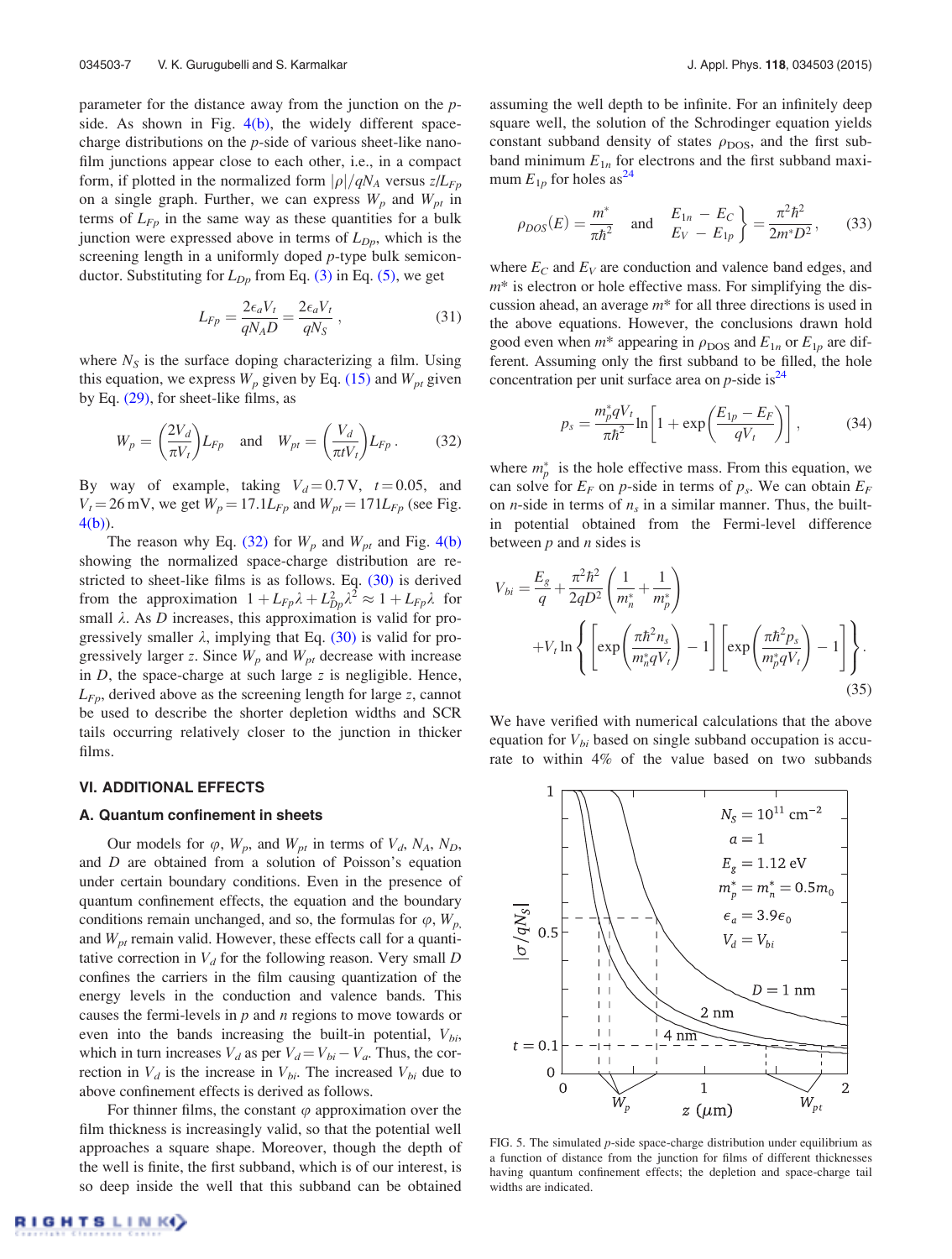occupation for carrier concentration up to  $10^{13}$  cm<sup>-2</sup> and film thickness up to 10 nm.

We can obtain  $W_p$  and  $W_{pt}$  under quantum confinement effects using Eqs.  $(15)$  and  $(29)$ , respectively, taking into account the increased  $V_{bi}$  in Eq. (35). For a film with  $D =$ 1 nm,  $n_s = p_s = N_S = 10^{11}$  cm<sup>-2</sup>, and other parameter values shown in Fig. 5, the value of  $V_{bi}$  calculated using Eq. (35) is 2.4 V, which is 2.5 times the value of 0.95 V obtained from the classical formula  $V_{bi} = V_t \log(N_A N_D/n_i^2)$ , where  $N_A = p_s/D$ and  $N_D = n_s/D$  have been used. However, when the film thickness is raised to  $D = 4$  nm, the  $V_{bi}$  based on Eq. (35) is just 13% higher than the classical value. Hence, for films thicker than  $\sim$ 5 nm,  $V_{bi}$  can be determined using the classical formula. The  $N<sub>S</sub>$  to be used in Eqs. (15) and (29) is the ionized impurity concentration. As we move away from the junction, the extent of impurity ionization, represented by the difference between the Fermi and impurity levels, decreases and finally saturates. Therefore, *N<sup>S</sup>* to be used in  $W_p$  can be different from that in  $W_{pt}$ , where saturated  $N_s$ value can be used. In certain cases, the source of  $N<sub>S</sub>$  may not be impurities in the film but interface charges, e.g., *N<sup>S</sup>* could be the 2DEG concentration resulting from the polarization charge at AlGaN/GaN interface.

To validate our theory at the quantum mechanical level, we compare the results of Eq.  $(15)$  for  $W_p$  and Eq.  $(29)$  for *Wpt* with finite-difference calculations for a symmetric *p-n* junction. For this purpose, we assume the film to have zero thickness, and represent the charge density in the SCR on *p*-side as

$$
\sigma(z > 0) = q(p_s - N_S), \qquad (36)
$$

where  $p_s$  is given by Eq.  $(34)$ . Using finite-difference method, we self-consistently solve the Laplace's equation  $\nabla^2 \varphi = 0$  in the ambient with the boundary conditions: (i)  $\partial \varphi(0^+, z)/\partial x =$  $-\sigma/2\epsilon_a$  for  $x=0$ , where  $\sigma$  is given by Eq. (36); (ii)  $\varphi = V_p$ for  $z = 0$ ; (iii)  $\partial \varphi / \partial z = 0$  for  $z = L$ , where *L* is chosen to be greater than  $W_{pt}$  so that the charge tail goes to zero; and (iv)  $\partial \varphi / \partial x = 0$  for  $x = S$ , where *S* is chosen to be  $\geq L$ .

Fig. 5 shows the *p*-side space-charge distributions obtained from these self-consistent calculations for films with different thicknesses having quantum confinement effects. For the parameters shown in Fig. 5 and  $D = 4$  nm, 2 nm, and 1 nm, Eq. (15) yields  $W_p = 277$  nm, 354 nm, and 664 nm, respectively, and Eq.  $(29)$  with  $t = 0.1$  yields  $W_{pt}$  = 1.38  $\mu$ m, 1.77  $\mu$ m, and 3.32  $\mu$ m, respectively. The corresponding simulated values turn out to be  $W_p = 261$  nm, 338 nm, 668 nm and  $W_{pt} = 1.39 \,\mu \text{m}$ , 1.78  $\mu \text{m}$ , 3.34  $\mu \text{m}$ . It is seen that our theory predicts the simulated values within 6%.

We now show that  $L_{F_p}$  in Eq. (5) approaches the twodimensional screening length in a sheet, given by<sup>25</sup>  $L_{2D} = -2\epsilon_a/q^2(\partial p_s/\partial E_F)$ . In a sheet, one needs to use Fermi-Dirac rather than Boltzmann statistics. Hence, replace  $L_{D_p}^2$  in Eq. (5) with the more general Thomas-Fermi screening length in bulk semiconductor, given by<sup>25</sup>  $L_{TFp}^2$  $= -\epsilon_s/[q^2\partial p/\partial E_F],$  to obtain  $L_{Fp} = -2\epsilon_a/[q^2D\partial p/\partial E_F].$ Substitution of  $D\partial p/\partial E_F = \partial p_s/\partial E_F$  yields  $L_{Fp} = L_{2D}$ . Assuming the first subband alone to be filled, we have  $p_s =$  $m_p^*(E_{1p} - E_F)/\pi\hbar^2$  from Eq. (34). Substitution of this  $p_s$  in  $L_{Fp} = L_{2D} = -2\epsilon_a/[q^2 \partial p_s/\partial E_F]$  yields  $L_{Fp} = a_B/2$ , where  $a_B = 4\pi\hbar^2 \epsilon_a / q^2 m_p^*$  is the effective Bohr radius.<sup>26</sup>

#### B. Different permittivities above and below the film

Refer to the derivation of the depletion width on the *p*-side of the junction, as in Sec. III. When  $\epsilon_1 = \epsilon_2 = \epsilon_a$ , the plane over which the boundary condition is  $E_x = 0$  occurs at  $x = 0$ . To treat the case of  $\epsilon_1 \neq \epsilon_2$ , we assume  $\epsilon_1 < \epsilon_2$  without any loss of generality. When  $\epsilon_1 < \epsilon_2$ , the  $E_x = 0$  plane occurs at  $x = x_0 > 0$ . We divide the film into two regions  $x > x_0$  and  $x < x_0$ , and solve for the depletion width in these regions independently, with the boundary condition  $E_x = 0$  at  $x = x_0$ . The resulting depletion width expressions are the same as Eq. (18), except that ETI for  $x > x_0$  is  $\eta = \epsilon_s (D/2$  $f(x_0)/\epsilon_1 W_{pB}$  and ETI for  $x < x_0$  is  $\eta = \epsilon_s(D/2 + x_0)/\epsilon_2 W_{pB}$ . Since depletion width in the film for  $x > x_0$  and  $x < x_0$  cannot be different, the ETIs must be equal, i.e.,  $\epsilon_s(D-2x_0)/\epsilon_1W_{pB}$  $=\epsilon_s(D+2x_0)/\epsilon_2W_{pB}$ , leading to  $x_0=(D/2)(\epsilon_2-\epsilon_1)/\epsilon_2$  $(\epsilon_2 + \epsilon_1)$ . Using this expression for  $x_0$ , the ETIs reduce to  $\epsilon_s D/(\epsilon_1 + \epsilon_2/2)W_{pB}$ . Thus, the potential distribution in a nanofilm junction with different permittivities above and below the film is the same as that in the case where the two permittivities are replaced by an effective permittivity equal to their average value

$$
\epsilon_{eff} = (\epsilon_1 + \epsilon_2)/2. \tag{37}
$$

The above result, which is derived by considering depletion width, can also be derived from Eq.  $(26)$  for  $\varphi$  under linear screening.

#### C. Interface charge

Refer to Eq. (9). When interface charge  $\sigma_f = 0$ , the term  $\rho + 2\sigma_f/D$  in the numerator of the RHS reduces to  $\rho$ . In the presence of  $\sigma_f$ , we let  $\rho + 2\sigma_f/D = \rho_{eff}$ , where  $\rho_{eff}$  is the effective space-charge density, and replace  $\rho$  in our derivations by  $\rho_{\text{eff}}$ . For example, consider the depletion width derivation of Sec. III with  $\rho = -qN_A$  on the *p*-side and  $\rho = qN_D$  on the *n*-side, and  $\sigma_f = qN_f$ , i.e.,  $\rho_{eff} = -q(N_A - 2N_f/D)$  on *p*-side and  $\rho_{\text{eff}} = q(N_D + 2N_f/D)$  on *n*-side. Proceeding with this  $\rho$ and  $\sigma_f$ , we obtain for  $W_p$  the same result as in Eq. (18), except that  $N_A$  and  $N_D$  in  $W_{pB}$ ,  $V_{bi} = V_t \ln(N_A N_D/n_i^2)$ ,  $\eta$  and *a* are replaced by the effective doping levels

$$
N_{A,eff} = N_A - 2N_f/D
$$
 and  $N_{D,eff} = N_D + 2N_f/D$  (38)

(the factor 2 in  $2N_f/D$  is because of two interfaces—one above and one below). Thus, interface charge can be accounted for by changing the doping by an amount obtained by distributing the interface charge over the film thickness uniformly. Note that, a positive  $\sigma_f$  causes surface depletion in the *p*-side of the film, reducing the effective *D*, which is seen in the above model as a reduction in effective doping on *p*-side. When  $N_f = N_A D/2$ , from Eq. (38),  $N_{A,eff} = 0$  resulting in an infinite depletion width on *p*-side. This singularity arises because the interface charge itself depletes the entire film on the *p*-side.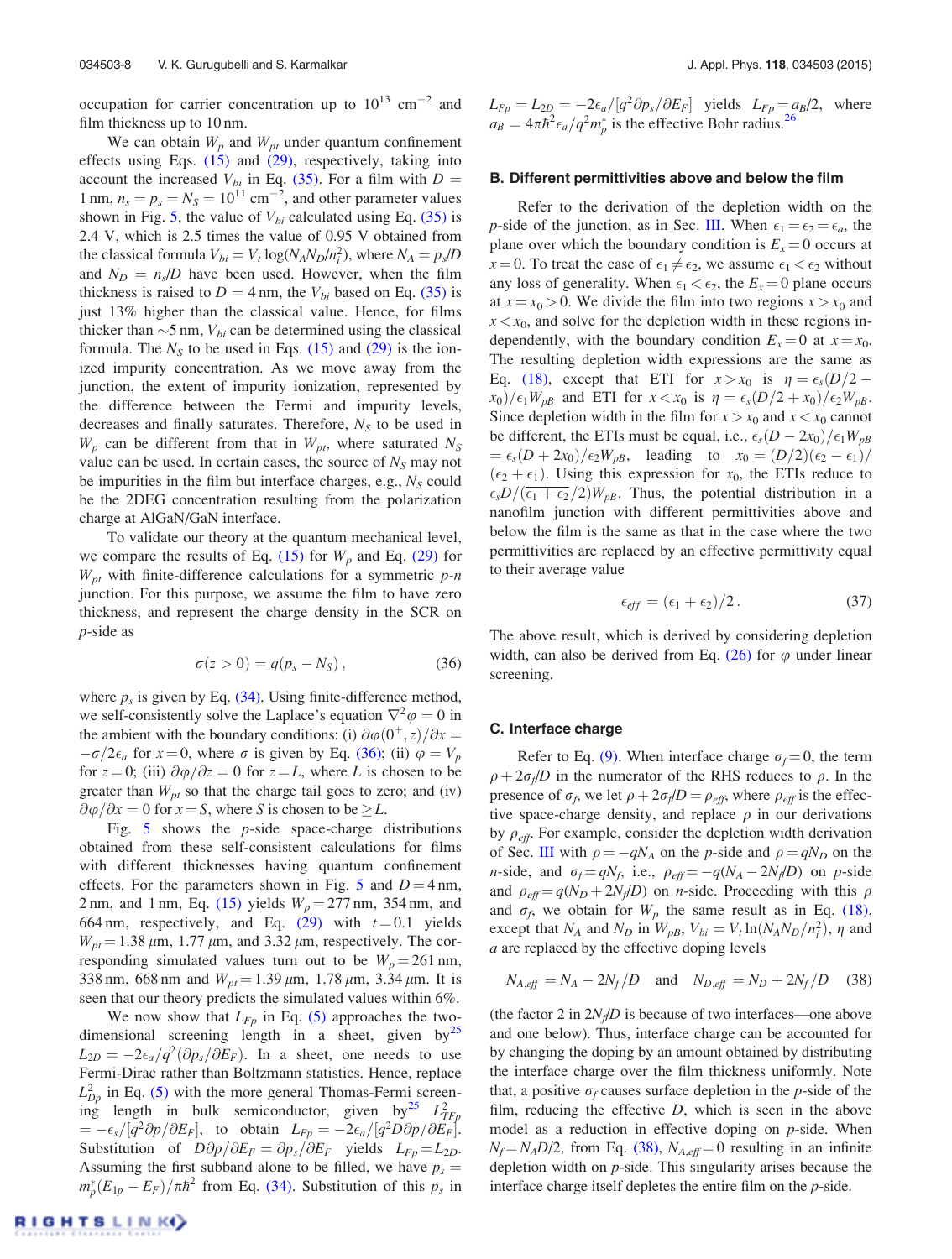

FIG. 6. Comparison between the measured $^{27}$  and modelled depletion width versus potential drop behaviors in a reverse biased lateral *p-n* junction realized in a 10 nm InGaAs nanofilm stacked between the ambients of 650 nm GaAs buffer and 175 nm AlGaAs/GaAs-AlAs/AlGaAs multilayer.

# VII. COMPARISON WITH MEASUREMENTS AND PRIOR WORKS

In addition to the validation of our model using TCAD simulations presented in Secs. III C and IV B, and numerical calculations presented in Sec. VI A, we compare our work with measurements and theory published in prior works.

In Fig. 6, we compare results of our depletion width model with those obtained from Optical Beam Induced Current (OBIC) measurements. $27$  The measurements correspond to a lateral *p-n* junction realized in a 10 nm thick  $In<sub>0.1</sub>Ga<sub>0.9</sub>As film deposited over a 650 nm thick GaAs buffer.$ The InGaAs film is capped by 175 nm thick composite layer consisting of  $Al_{0.33}Ga_{0.67}As$  followed by carbon doped GaAs-AlAs superlattice and  $Al_{0.33}Ga_{0.67}As$  layers. The reported hole and electron surface concentrations are  $p_s = 4 \times 10^{11} \text{ cm}^{-2}$  and  $n_s = 5 \times 10^{10} \text{ cm}^{-2}$ . The ETI of the film on the lightly doped *n*-side can be estimated taking *n<sup>s</sup>* /*D* and  $p_s/D$  as the volume doping levels for bulk depletion width calculation. This ETI turns out to be  $< 0.1$ , so we use Eq. (15) derived for sheet-like films and Eq. (2) to calculate  $W_d = W_p + W_n$ . We see good agreement between modelled and measured values assuming  $\epsilon_a = \epsilon_{eff} = 8.08\epsilon_0$ . This  $\epsilon_{eff}$  is slightly higher than  $7.05\epsilon_0$ , which is the average of the ambient permittivities of air above  $(\epsilon_1 = \epsilon_0)$  and GaAs below  $(\epsilon_2 = 13.1\epsilon_0)$ . This slight increase of  $\epsilon_{\text{eff}}$  can be attributed to the presence of the high permittivity composite cap layer. The linear dependence of  $W_d$  on  $V_d$ , as in Fig. 6, has also been observed in the capacitance measurements<sup>8</sup> of a lateral *p-n* junction.

It is of interest to distinguish our analysis from prior works. Ref. 28 analyses a lateral *p-n* junction in a sheet and gives  $W_p = \epsilon_a V_d / qN_s$ , which is 21% smaller than our more accurate formula Eq. (15). Ref. 29 analyses a Schottky contact between a 2DEG and a bulk metal, and Ref. 30 analyses a junction between a 2DEG and a bulk  $p^+$  semiconductor (which is similar to the bulk metal in Ref. 29). These give the depletion width in the 2DEG as  $W_{2DEG} = 2\epsilon_a V_d/qN_s$ ,

which is 21% smaller than our more accurate formula  $W_{2DEG} = 8\epsilon_a V_d/\pi q N_S$  obtained from Eq. (15) by replacing  $V_d$ by 2*V<sup>d</sup>* (because a symmetric lateral *p-n* junction in nanofilm can be viewed as an image-charge construction of a Schottky bulk metal-nanofilm junction). So far, no analysis has given a formula for the space-charge tail width  $W_{pt}$ . Moreover, Ref. 30 anticipates the space-charge tail to be several Bohr radii  $(a_B)$  long, whereas our analysis establishes the tail to be much longer, on the order of  $100a_B$ .

Refs. 28–30 assume the film to be a sheet. Hence, they do not incorporate the film's thickness, permittivity, volume doping, and interface charge, whose effects are important in many practical nanofilms.  $\frac{8,31}{ }$  The prior analysis of a single nanofilm-bulk metal junction $32$  considers the effect of nonzero film thickness on the potential distribution under linear screening but not under nonlinear screening from which we derive the depletion width indispensible in practical situations. None of these analyses deals with the realistic situation of different dielectric constants above and below the film. Moreover, they have not been validated against accurate numerical simulations. Our analysis takes all these aspects into account and yields a simple analytical model for the spacecharge region that agrees well with numerical simulations and experiments.

#### VIII. CONCLUSION

We presented an analytical theory of the electrostatics of the space-charge region of lateral p-n junctions in nanofilms, considering the surrounding field. This 2D theory is analogous to the textbook theory of the 1D electrostatics of bulk junctions. It shows that, over the film thickness, the axial field and potential are approximately uniform and the normal field varies linearly. These approximations allow a simultaneous analytical solution of the Poisson's equation in the film and Laplace's equation in the ambient, and lead to simple expressions for the depletion width, the extent of space-charge tails beyond this width and the screening length. The expressions reflect the film's thickness, permittivity, volume doping, interface charge, and possibly different ambient permittivities on its either side, and match with numerical simulations and measurements. In a nanofilm junction, the depletion width is several times that in a bulk junction, and the space-charge tails are even longer. We introduced the concept of ETI to classify nanofilms into sheets, bulk and intermediate sized. The formulas for sheetlike films are as simple as those for the bulk case. The spacecharge tail in these films is ten times the depletion width, or a few hundred times the screening length, which is longer than the Debye length in the bulk. The formulas derived should prove useful for the design of nanofilm devices containing lateral *p-n* or even Schottky junctions.

- <sup>3</sup>S. Karmalkar, IEEE Trans. Electron Devices 45, 2187 (1998).
- <sup>4</sup>K. Maheswaran and S. Karmalkar, *Physica* E 44, 700 (2011).

<sup>&</sup>lt;sup>1</sup>M. Shur, *Physics of Semiconductor Devices* (Prentice-Hall, Inc., 1990).

<sup>2</sup> S. M. Sze and K. K. Ng, *Physics of Semiconductor Devices* (John Wiley & Sons, 2006).

<sup>5</sup> S. Merchant, E. Arnold, H. Baumgart, S. Mukherjee, H. Pein, and R. Pinker, in *3rd International Symposium on Power Semiconductor Devices and ICs (ISPSD'91)* (IEEE, 1991), pp. 31–35.